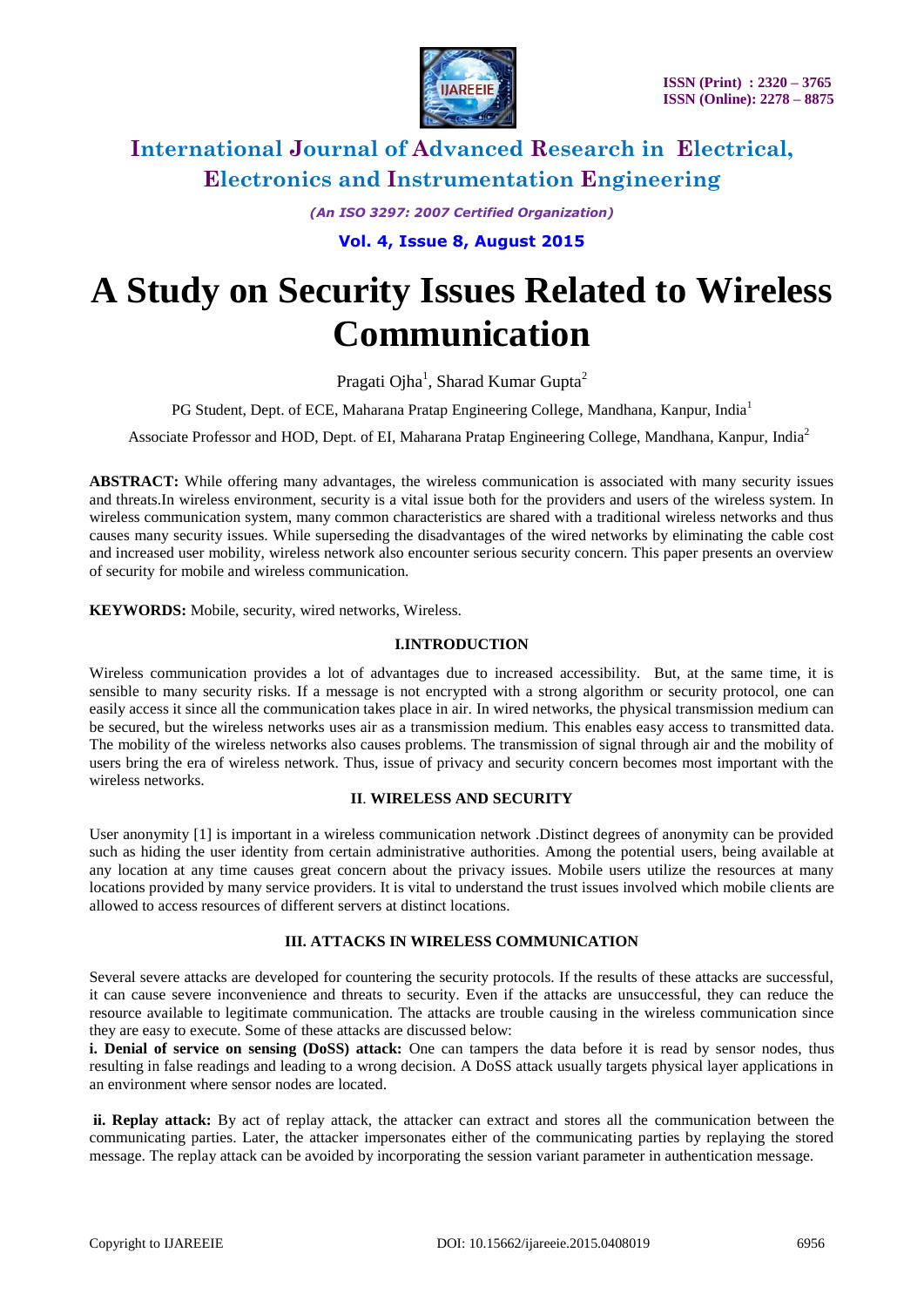

# **International Journal of Advanced Research in Electrical, Electronics and Instrumentation Engineering**

*(An ISO 3297: 2007 Certified Organization)*

## **Vol. 4, Issue 8, August 2015**

**iii. Parallel session attack:** In the attack, one can begin to communicate with either of the communicating parties and uses it as an oracle to compute the session key. It can be prevented by maintaining asymmetry in the back and forth message, since this method is not successful when the message between the communicating parties is of same structure.

**iv. Nuisance attack:** Due to nuisance attack, several unnecessary wireless responses being expended before the attacking message recognized to be deceitful or fallacious. To minimize the nuisance attack, protocol design should be incorporated.

**v. Impersonation attack:** By pretending or impersonating as a valid user, the attacker will try to mitigate either of the communicating parties from the deliberate communication, making the other communicating party to believe that he is the legitimate. To avoid the impersonation attack, protocol design must consider the mutual authentication of valid entity and the server.

**vi. Eavesdropping attack:** In Eavesdropping attack, one can secretly eavesdrops or intrude on ongoing communications between targeted nodes to collect information on connection.

**vii. Location disclosure attack –** It reveals the information about the locations of nodes or structure of the network such as which other nodes are adjacent to the target, or the physical location of a node routing.

### **IV. SECURITY ISSUES IN WIRELESS COMMUNICATION**

Some areas of wireless system security are discussed below:

**i. Anonymity:** It is the state of being not identifiable within a set of principles [2]. The information about a particular person or an organization is private and is restricted only to the owner or the person who has rights to access it. Retaining anonymity [1] is of high concern in wireless communication system for various reasons. Wireless system is more sensible to interfering and taping as compared to a wired network. Now a day's user stores a number of information in mobiles that are related to user itself. This leads the user information more widespread and highly available. It is also uncertain that whether the data stored is safe or not.

There are some factors that should be considered to solve the problem of anonymity. A basic solution to this problem in current system has been adopted. By means of alias or temporary identity, anonymity can be restricted. Aliases or nicknames allow a user to be referenced without revealing his identity. Another way to provide user anonymity is to encrypt the real identity [3].

**ii. Authentication:** The main objective of authentication scheme is to prevent unauthorized users from accessing to a protected system [4].The authentication process is necessary for verifying both an entities' identity and authority. Authentication protects the service provider from unauthorized intrusions. By mutual authentication [5] mobile station also authenticates the server. Authentication is important for two reasons first, it prevents a malicious station from pretending to be a base station and then it permits the mobile station to choose the service of a particular base station in the presence of collocated networks.

**iii. Availability:** When denial of service (DoS) attack takes place, the availability ensures the survivability of network services. In DoS, all the nodes in the network can be targeted and some selfish nodes make some of the network services unavailable. A DoS attack can be done at any layer of the network [6].

**iv. Integrity:** It ensures that a message being transferred will never corrupt. It can be described in the following ways [7]:

i) Malicious altering - In Malicious altering, the attacker alters an account number in a bank transaction. ii) Accidental altering –In Accidental altering, transmission error may occur.

In Malicious altering, a message could be replayed, removed, or revised by an adversary with malicious attack goals on the network. In Accidental altering, the message is lost or if its content is changed due to some failures, which may be transmission errors in communication.